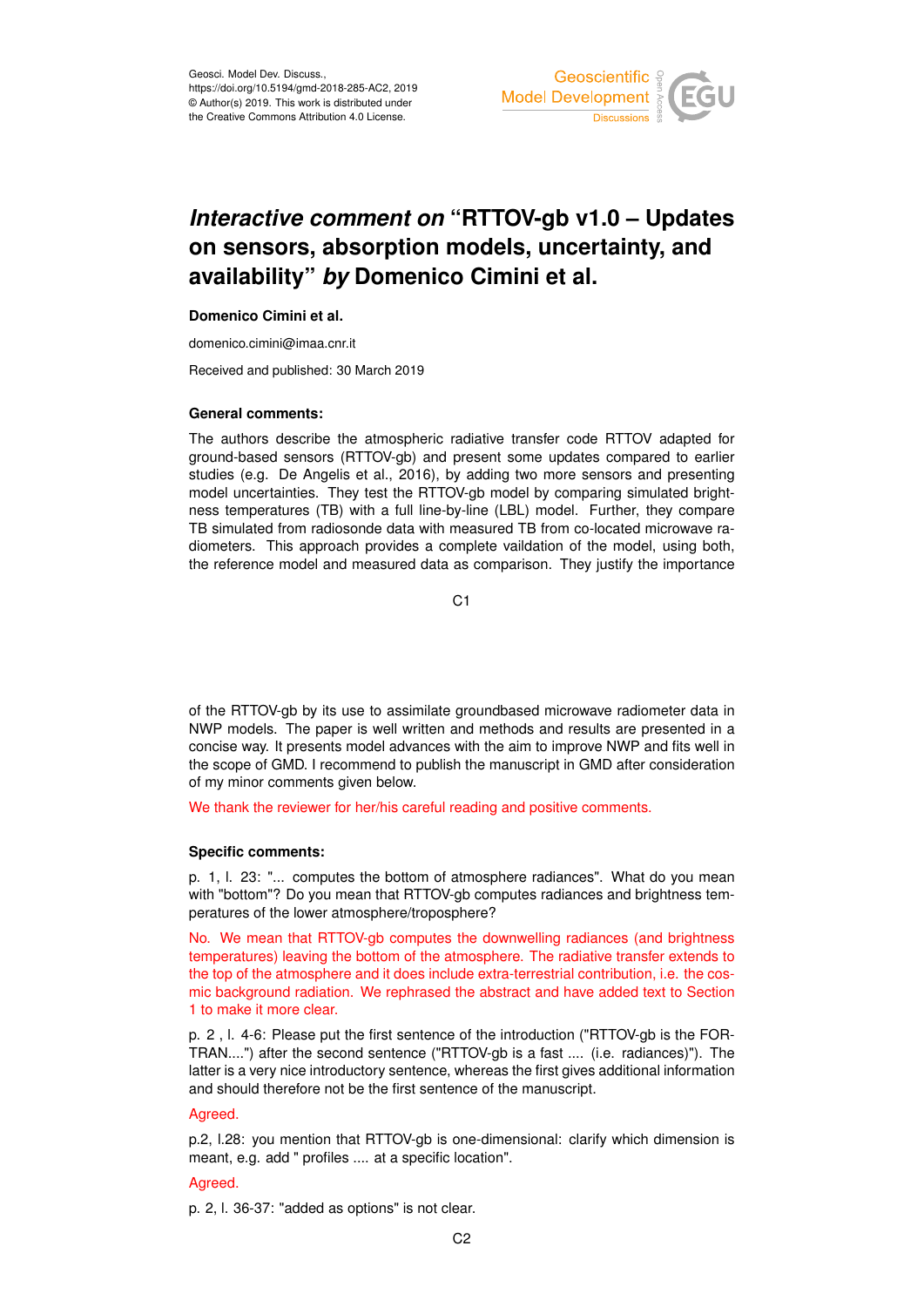Agreed. We replaced with "added among the setting options".

p. 2, l. 37: evaluation of what? Add e.g. "evaluation of RTTOV-gb against ....".

#### Agreed.

p. 3, l. 5: I suggest to place the second paragraph (p. 3, l. 15) after the first sentence in line 5. This would fist generally describe the new sensors and thus provide a direct link to the title of the section (New sensors). Afterwards, the it would describe the more specific information concerning the parametrization and the coefficients.

# Agreed.

p. 3, l. 10: Reference to Sect. 2.2, where the regression coefficients are explained in more detail.

# Agreed.

p. 3, l. 18: Mention also the study of Stahli et al. 2013 (doi:10.5194/amt-6-2477-2013), which first described the TEMPERA instrument.

## Agreed.

p. 3, l. 20: "LWP family": mention the sensors from p. 5, l. 23-24 already here, because this is the section where you describe the new sensors.

#### Agreed.

p. 3, l. 22: Please add some more information about the channels of the sensors used, or reference to Table 2 not only for the supported sensors, but also for their channels.

# Agreed.

p. 4, l. 8: Clarify that it is not the first study that uses both models. E.g. "both ... models are now available and were first presented in Cimini et al. (2018). Extending the results ...".

C3

We mean that both models are now available within RTTOV-gb. This was not true at the time of Cimini et al. (2018). We added text to make it clear.

p.4, l. 21-22: I suggest to move these 2 sentences to p.4, l. 8, where Cimini et al. and the broader frequency range of the present study has been mentioned first.

We see the reviewer's point. But the 2 sentences at lines 21-22 assume the reader is aware of the sensitivity study approach (summarized in lines 12-20) and thus should follow the summary. Therefore, we prefer to keep the current order.

p. 4, l. 23-24: "water vapor self-boradened continuum temperature dependence exponent ncs": The long noun cluster is confusing. I prefer a description similar to Cimini et al. (2018), e.g. "... the temperature-dependence exponent ncs of the water vapor self-broadened continuum ..."

# Agreed.

p. 4, l. 32: Section 3 is rather long compared to the other sections. I suggest to divide the section into two subsections, one about the comparison with the reference LBL model (starting in p.4, l. 34) and the second one about the comparison with the real observations (starting in p. 5, l. 19).

# Agreed.

p. 5, l. 4: What does "main differences" mean? Please remove "main".

## Agreed.

p. 5, l. 5: Add "generally" before "decrease" and "increase", because this behaviour is not valid for all of the channels (e.g. Table 3, ch. 1 first increases, and Table 5, ch. 5 first decreases).

p. 5, l. 5: Add Table reference or sensor type for clarity, e.g. "..., the rms differences GENERALLY decrease for 50-57 GHz channels (TEMPERA, Table 3), while they increase for 23/31 and 70-150 GHz channels (LWP, Table 4)".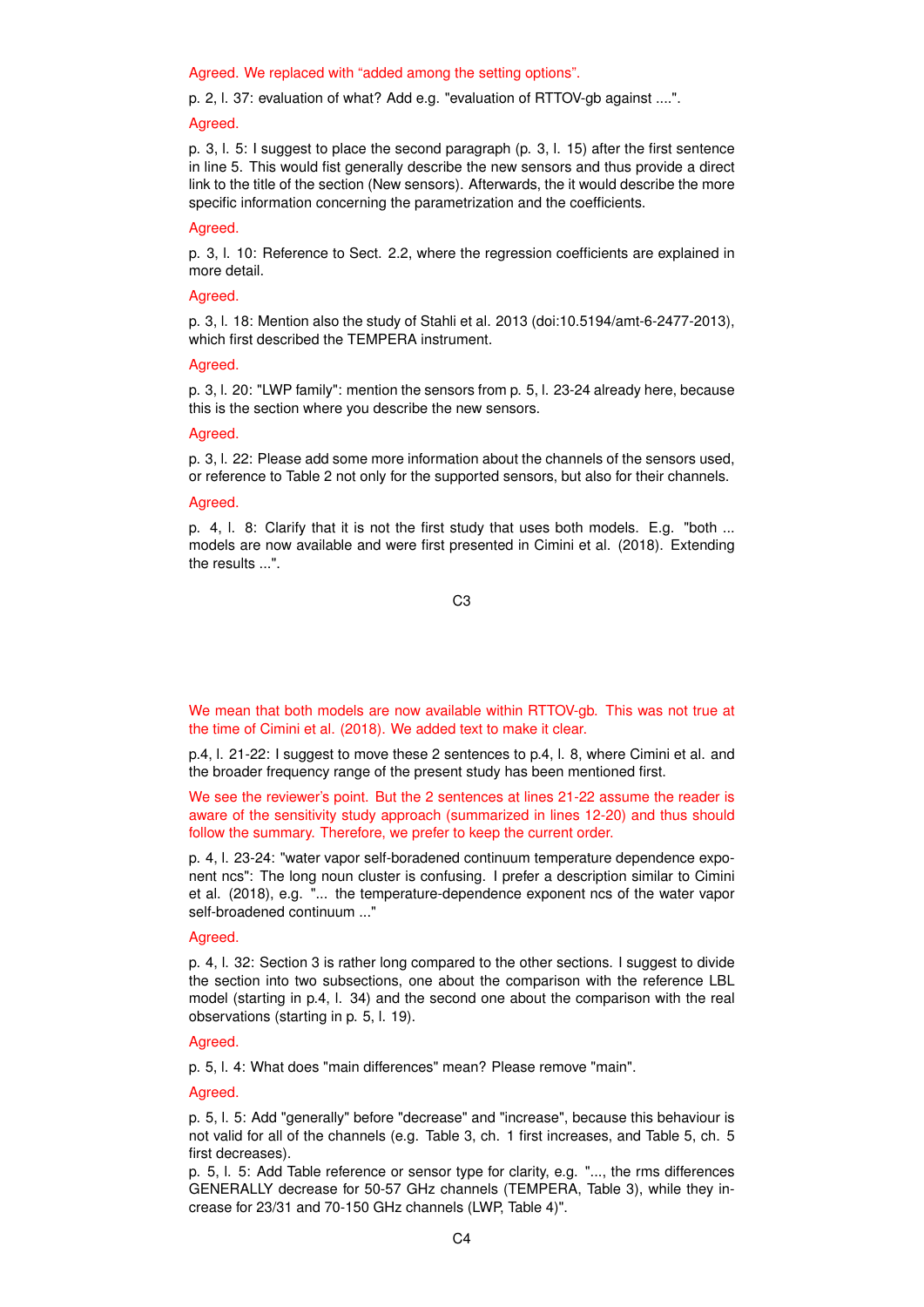### Both agreed.

p. 5, l. 8: add "(RTTOV-gb)" to "fast model approximation" to clarify which model is meant.

Agreed.

p. 5, l. 5: Which angle is used for this "fast parametrization uncertainty" in Table 5?

As specified in the caption of Table 5, the considered angle is Zenith (i.e. 90◦ elevation). We have now added this information within the text as well.

p. 5, l. 19: Begin a new section (see comment above, p. 4, l. 32).

Agreed.

p. 5, l. 27: Please mention already here that these datasets cover two different meteorological conditions, namely midlatitude summer and midlatitude winter conditions.

## Agreed.

p. 5, l. 34: Which altitude limits for the calculations do you generally use? Do the radiosondes cover this whole altitude range?

The pressure limits are given in Table 1, which cover from surface to the top of the atmosphere. Radiosondes usually reach up to 10 hPa ( 30 km altitude), leaving the uppermost 5 levels to be covered with climatological profiles. This has negligible impact on ground-based radiance calculations. We added text in Section 3.2 to clarify.

p. 6, l. 4: Why did you choose a threshold of 0.2K when reducing the 0.5K threshold from 1h to 10 minutes?

We assume that the clear-sky atmospheric variability decreases with decreasing time interval. By plotting sigma(Tb(30GHz))@10m in increasing order, we notice a steady slope up to 0.2K (which we assume is due to the clear-sky variability) followed by a rapid increase (associated to cloud contamination). Thus, we set 0.2K as the threshold

 $C<sub>5</sub>$ 

for sigma(Tb(30GHz))@10m to indicate clear-sky conditions. We rephrased the text to clarify.

p. 6, l. 5: It would be nice to mark these identified cloudy periods in Figure 3 and Figure 5.

## Agreed.

p. 6, l. 11: Could you provide some more details? What do you mean with conditionsdependent uncertainties?

The 72.5 GHz channel is influenced by both temperature and water vapor, and thus its uncertainty. Figure 2 suggests that the uncertainty at 72.5 GHz increases as temperature decreases, while it decreases as moisture increases. Thus, the different slope in Figure 4 may be partially due to increasing uncertainty at lower temperature and moisture conditions. We added text in Section 3.2 to clarify.

p. 6, l. 18: It is interesting to mention here the meteorological conditions for the dataset. Please mention earlier also the conditions for the Milan dataset (see comment above, p. 5, l. 27).

## Agreed.

p. 7, l. 5: Besides in the manuscript title and the Abstract, it is the first time here that you mention the version (v1.0) of RTTOV-gb, and you continue to do so during the whole summary section. Please mention the version earlier in the text and be consistent in the usage.

Agreed. We have added the version number where deemed appropriate.

p. 7, l. 16: I think you can be more confident here. I suggest to change it to "This paper can provide ...".

Agreed. We changed into "We expect this paper will provide. . ."